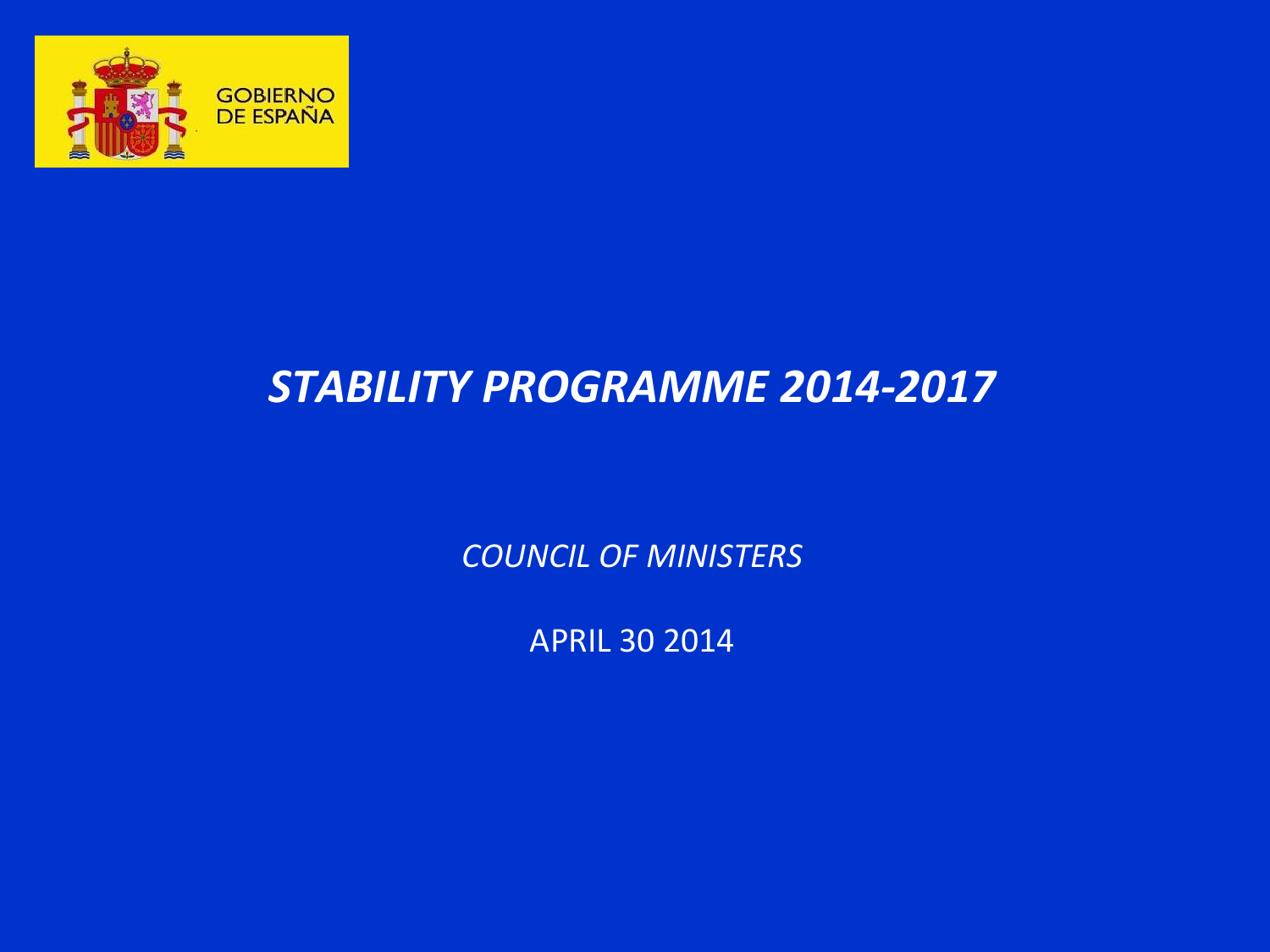

- $\Box$  The Council of Ministers has approved today the referral to Brussels of:
	- The **Stability Programme 2014-2017,** in line with the principles s**pecified in the Stability and Growth Pact and the code of conduct**
	- And the **National Reform Programme 2014,** which is framed within the obligations of the European Semester
- Both documents explain the **Government's Economic Policy Strategy** for the upcoming years
- $\Box$  This strategy is based on:
	- The diagnosis of the situation of the Spanish economy
	- Measures of economic policy:
		- **Fiscal Strategy 2014-2017**: **Stability Programme**
			- $\triangleright$  The macroeconomic prospects are based on cautious and conservative growth assumptions that reinforce the credibility of the budgetary forecasts.
		- **Structural Reforms: National Reform Programme**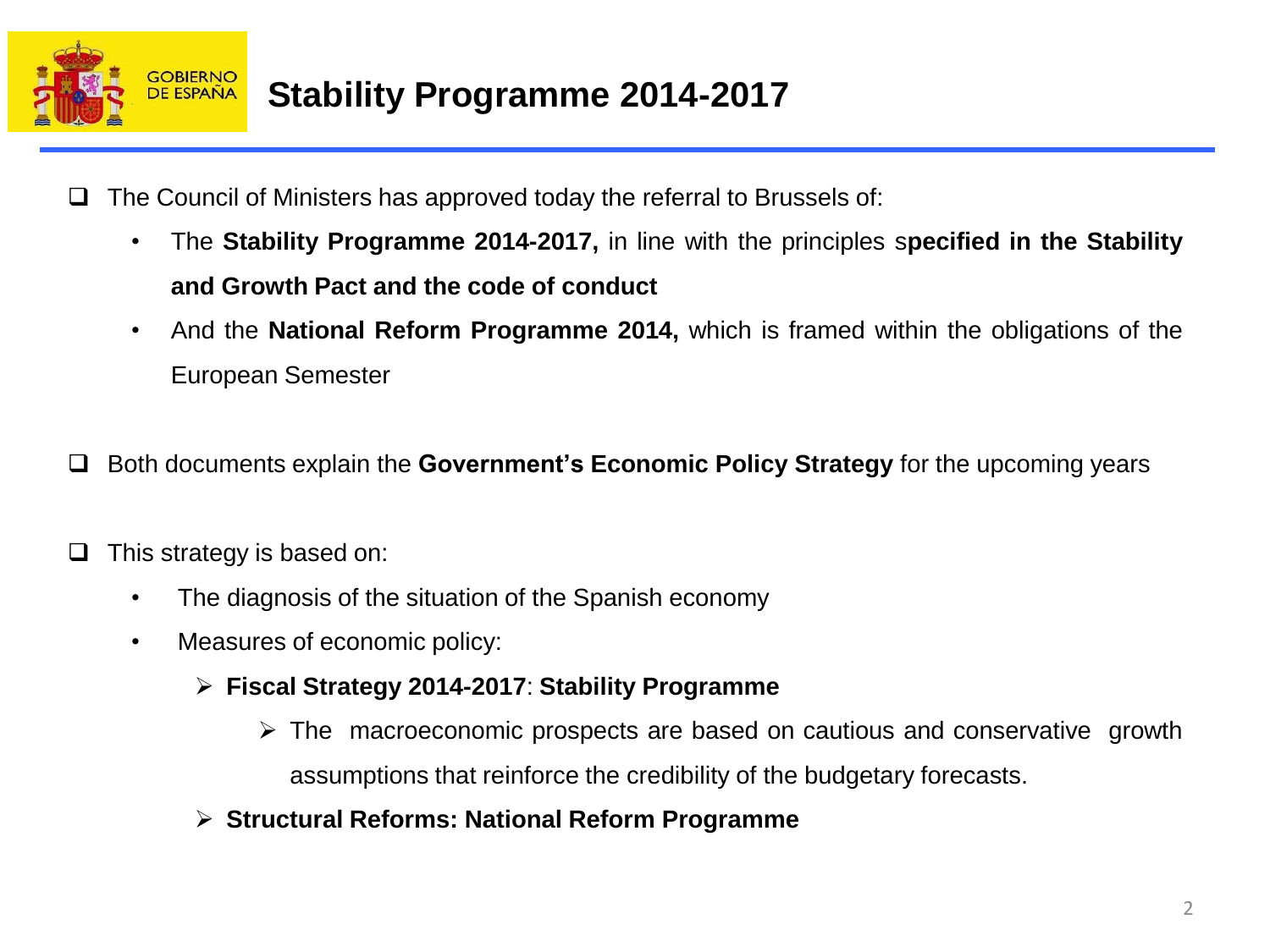

### **Basic assumptions of the Macroeconomic Forecast**

- International context: stronger growth in advanced economies and moderation of growth in the emerging economies throughout 2014 and 2015
- Exchange rate conservative scenario : euro rates will keep current levels
- **Moderate reduction of oil prices in 2014-15**
- Slight increase in short term interest rates, and to a smaller extent, of long term interest rates, in line with the euro area economic recovery, the reduction in the risk premium and the growing confidence in the economic situation.

|                                                       | 2013   | 2014  | 2015  | 2016  | 2017  |
|-------------------------------------------------------|--------|-------|-------|-------|-------|
| 3-month Euribor (%)                                   | 0.2    | 0.4   | 0.6   | 0.8   | 0.9   |
| Long term interest rates (10 year Spanish bonds) (%)  | 4.6    | 3.7   | 3.8   | 3.9   | 4.0   |
| Exchange rate dollar/euro                             | 1.33   | 1.37  | 1.37  | 1.37  | 1.37  |
| World GDP growth excluding the EU (percentage change) | 2.9    | 3.6   | 3.9   | 4.1   | 4.3   |
| GDP growth in the EU (percentage change)              | $-0.4$ | 1.2   | 1.8   | 2.0   | 2.2   |
| Oil price (Brent. USD/barrel)                         | 108.7  | 107.3 | 103.7 | 103.5 | 103.5 |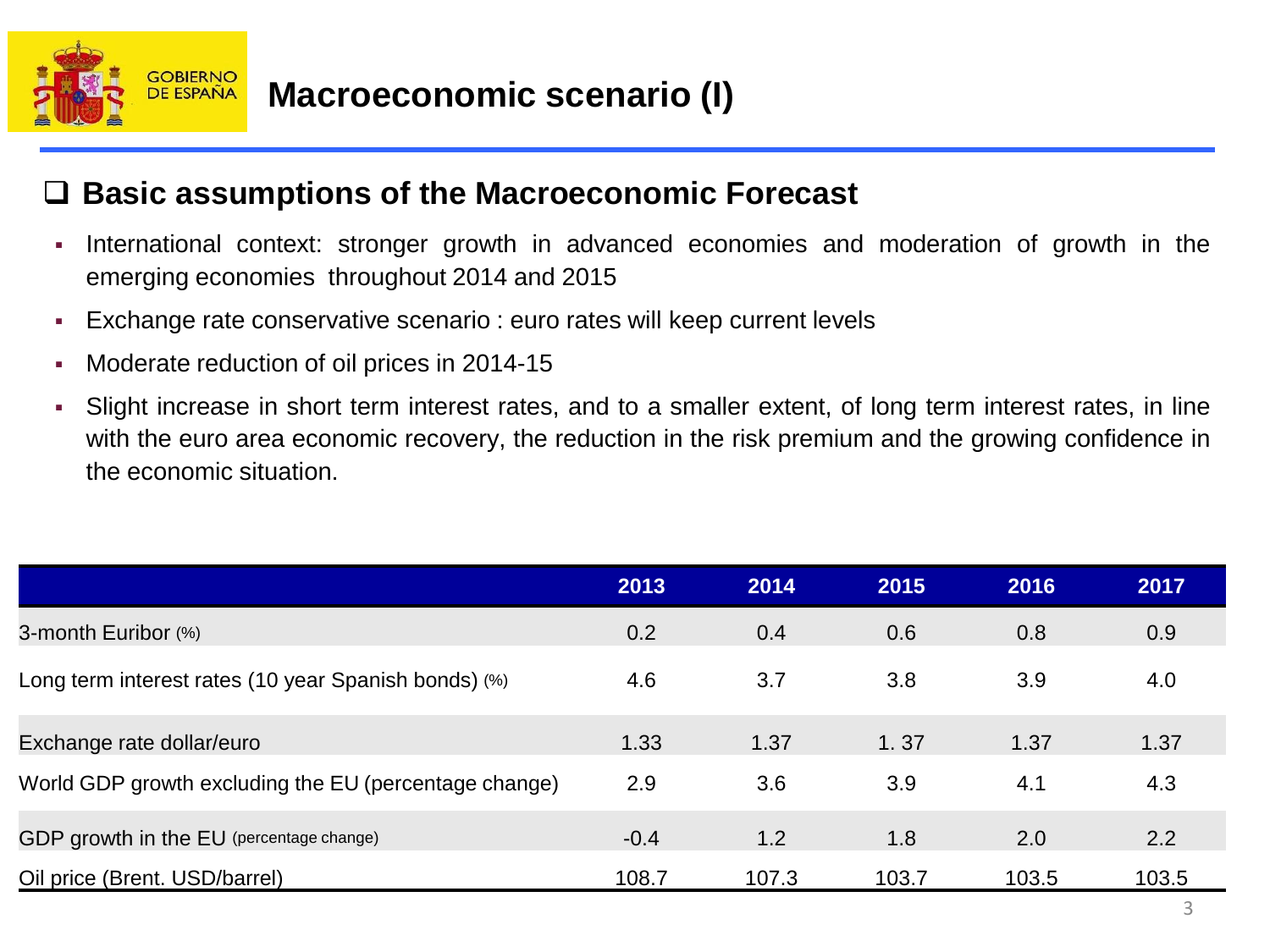

## **Macroeconomic scenario (II)**

| (percentage change. unless otherwise stated)                        | 2013   | 2014   | 2015   | 2016   | 2017   |
|---------------------------------------------------------------------|--------|--------|--------|--------|--------|
| <b>Real GDP</b>                                                     | $-1.2$ | 1.2    | 1.8    | 2.3    | 3.0    |
| <b>Private Consumption</b>                                          | $-2.1$ | 1.4    | 1.8    | 2.3    | 2.8    |
| <b>General Govt. Consumption</b>                                    | $-2.3$ | $-1.3$ | $-1.9$ | $-1.8$ | $-1.5$ |
| Gross fixed capital formation                                       | $-5.1$ | 0.5    | 3.0    | 4.6    | 6.7    |
| Capital goods and other goods                                       | 1.7    | 5.5    | 4.5    | 6.2    | 7.3    |
| Construction                                                        | $-9.6$ | $-3.3$ | 1.8    | 3.1    | 6.1    |
| Final Domestic Demand (contribution to<br>GDP growth)               | $-2.7$ | 0.7    | 1.2    | 1.9    | 2.6    |
| Exports of goods and services                                       | 4.9    | 5.0    | 6.1    | 6.3    | 6.5    |
| Imports of goods and services                                       | 0.4    | 3.6    | 5.0    | 5.8    | 6.3    |
| <b>External Balance</b><br>(contribution to GDP growth)             | 1.5    | 0.6    | 0.5    | 0.4    | 0.3    |
| Net lending $(+)$ /borrowing $(-)$ vs. rest of the<br>World (% GDP) | 1.5    | 2.0    | 2.4    | 2.5    | 2.5    |
| <b>Employment (National Accounts)</b>                               | $-3.4$ | 0.6    | 1.2    | 1.5    | 2.3    |
| Unemployment rate                                                   | 26.1   | 24.9   | 23.3   | 21.7   | 19.8   |
| <b>GDP</b> deflator                                                 | 0.6    | 0.5    | 0.8    | 1.2    | 1.5    |
| Private consumption deflator                                        | 1.3    | 0.3    | 0.9    | 1.3    | 1.6    |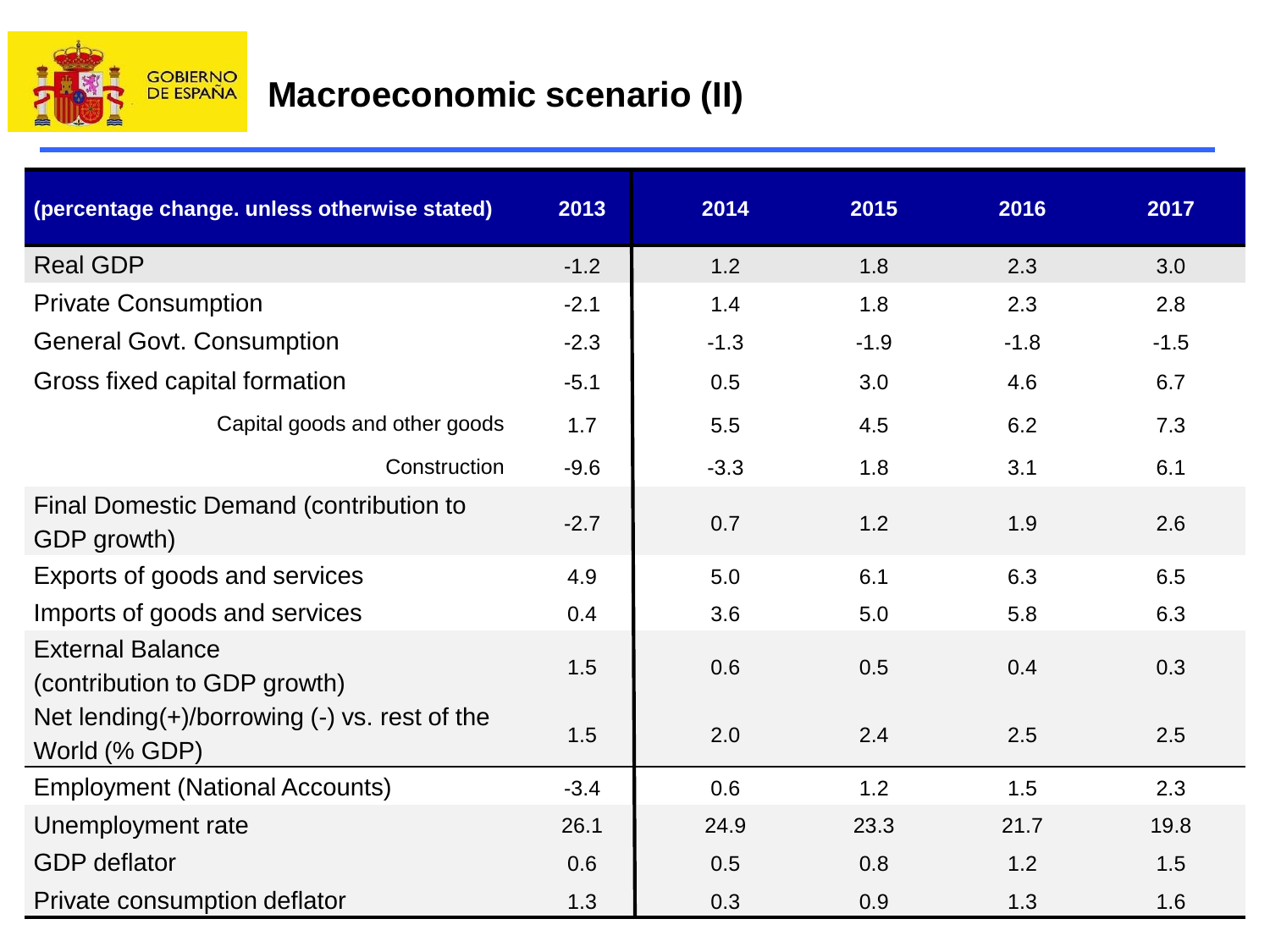

- **A sustainable economic growth path is achieved,** which steadily gains momentum.
- **In 2014, and for the first time since 1997, both internal and external demand contribute positively to growth.** This pattern is maintained during the forecast period**.**
	- It implies a more balanced growth model, sounder and sustainable in time.

### **Internal Demand → +0.7 p.p. in 2014 and +1.2 p.p. in 2015**

- For the first time in 6 years, **Internal Demand** contributes positively to growth:
	- **Private Consumption growth** for the first time in 3 years → **1.4% in 2014 and 1.8% in 2015.**
	- **Gross Capital Formation growth** for the first time in 6 years **→ 0.5% in 2014 and 3% in 2015.**
		- $\checkmark$  Strong increase in investment in capital goods  $\to$  5.5% in 2014 and 4.5% in 2015.
		- $\checkmark$  Construction investment increases in 2015 (1.8%) for the first time in 7 years.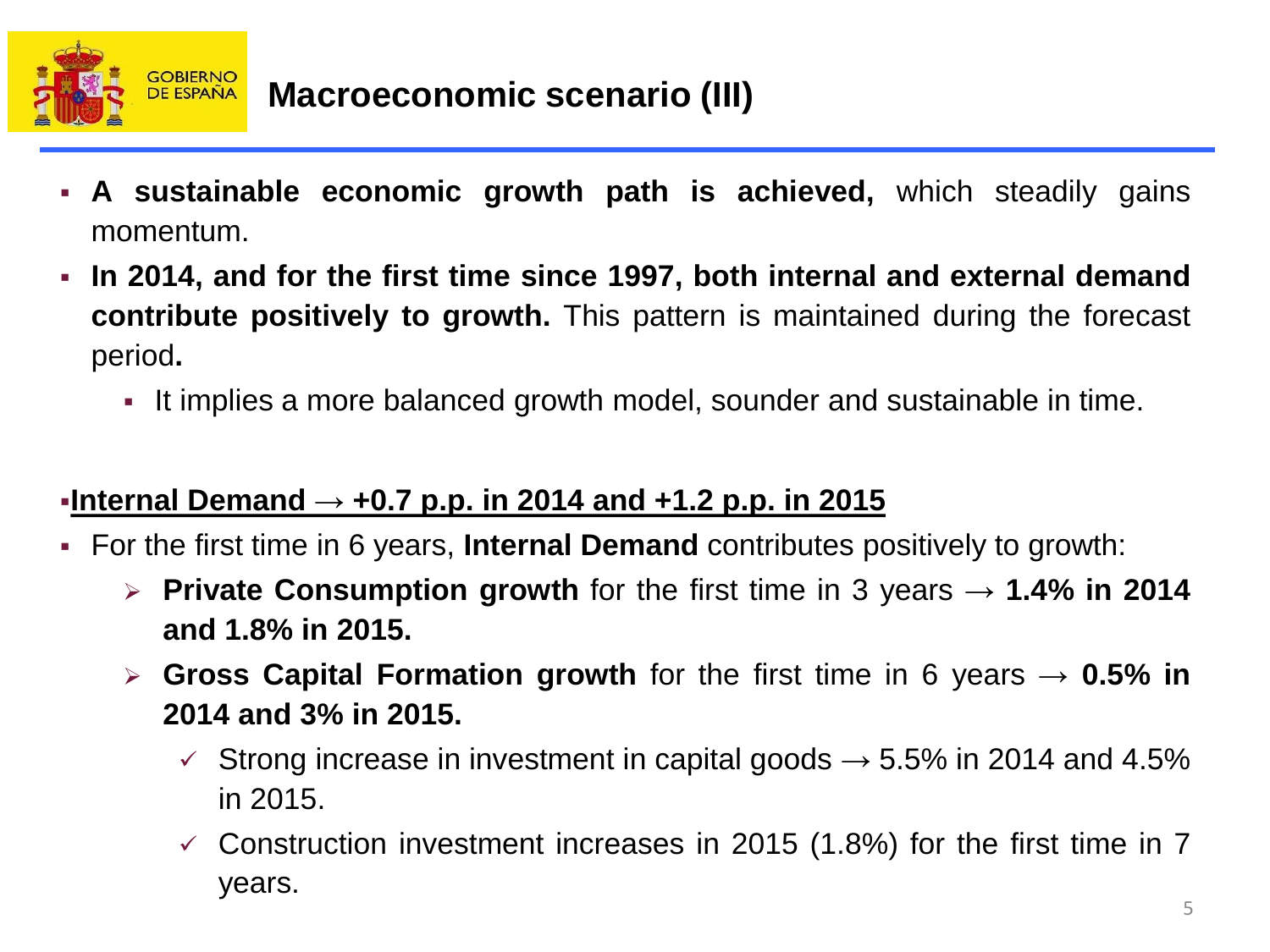

### **Macroeconomic scenario (IV)**

### **Contribution** of net exports to growth  $\rightarrow$  +0.6 p.p. in 2014, +0.5 p.p. in 2015

- The external balance continues to contribute positively to growth, even with **increasing imports** in **2014** and **2015** (**3.6%** and **5%**) on account of the **recovery** of **domestic demand**.
- **Export dynamism maintained**  $\rightarrow$  +5% in 2014 and +6.1% in 2015.
	- $\triangleright$  Explained by the increased competitiveness of domestic production, efficiency gains and a context of moderation in prices and costs.
- This allows to **increase Spain's position** as a **net lender** to the rest of the world → **2% of GDP in 2014 and 2.4% of GDP in 2015**.
	- … and **decreases external debt** in 2014-2015 by **€ 47 bn**.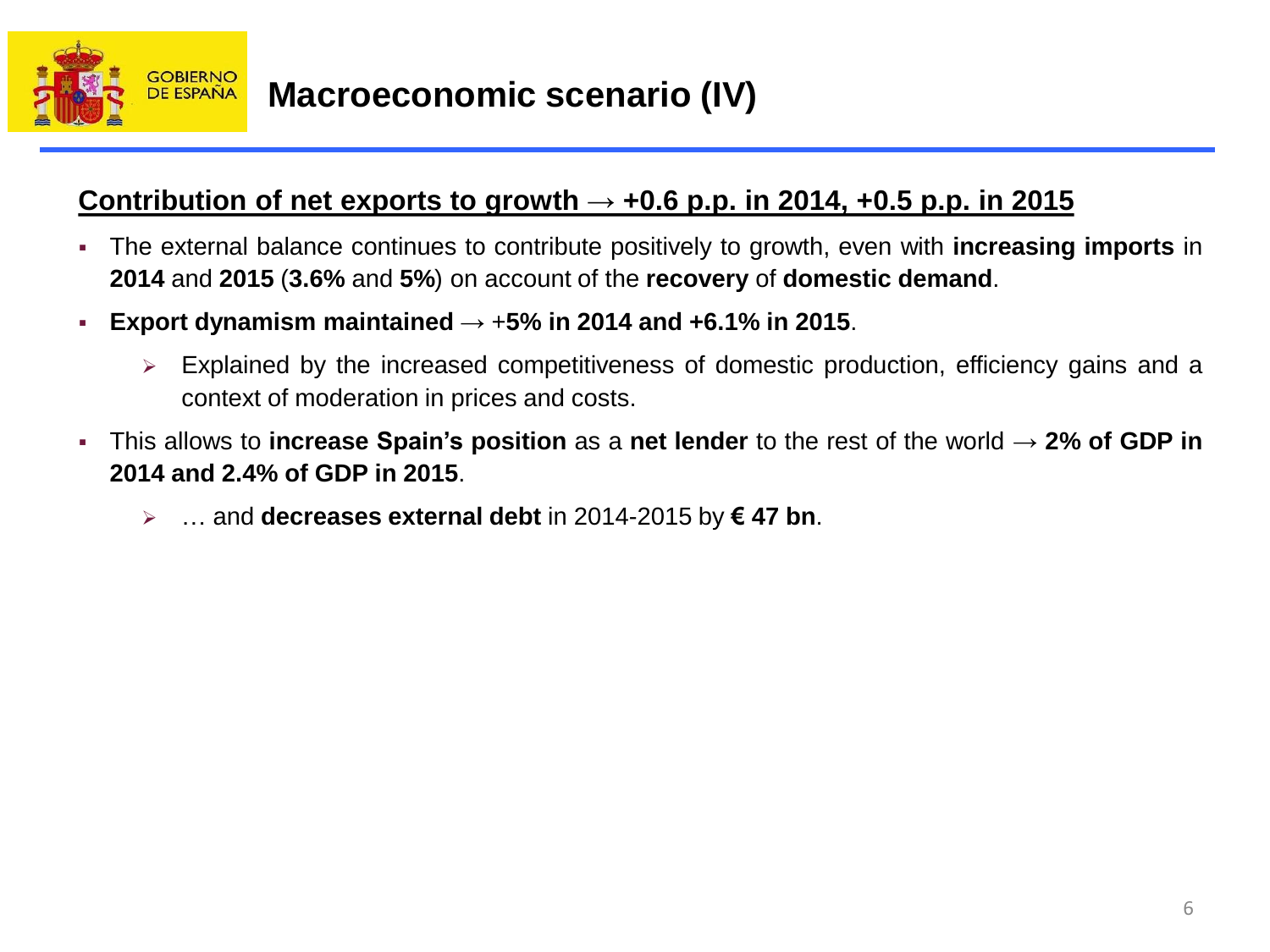

#### **Employment**

- **Employment grows in annual terms** for the **first time** since the **onset** of the **crisis**: it will register in **2014** and **2015** positive rates under all definitions, including **National Accounts** → **0.6% and 1.2%.**
	- In **Labour Force Survey terms**, **employment increases** by around a cumulative **600.000** from **Q4 2013 to Q4 2015**.
- **Unemployment**, in Labour Force Survey terms, **decreases** by around **800.000** from **Q4 2013** to Q4 2015.
	- The **unemployment rate** forecast for **2014** and **2015** lies at **24.9% and 23.3%,** and further improves to **19.8% in 2017**, in average annual rate.
		- o The **average annual rate** of **unemployment falls**, for the **first time during the crisis** in **2014**, to 24.9% (vs 26.1% in 2013).
		- o **Clear improvement in the employment elasticity to growth: growth threshold for employment creation** significantly lowered**.**
- **Unemployment** during the **Government's term in office (Q4 2011 – Q4 2015):**
	- The number of **unemployed workers** will be **lower** by more than 100.000 people
	- The **unemployment rate** will also be slightly lower.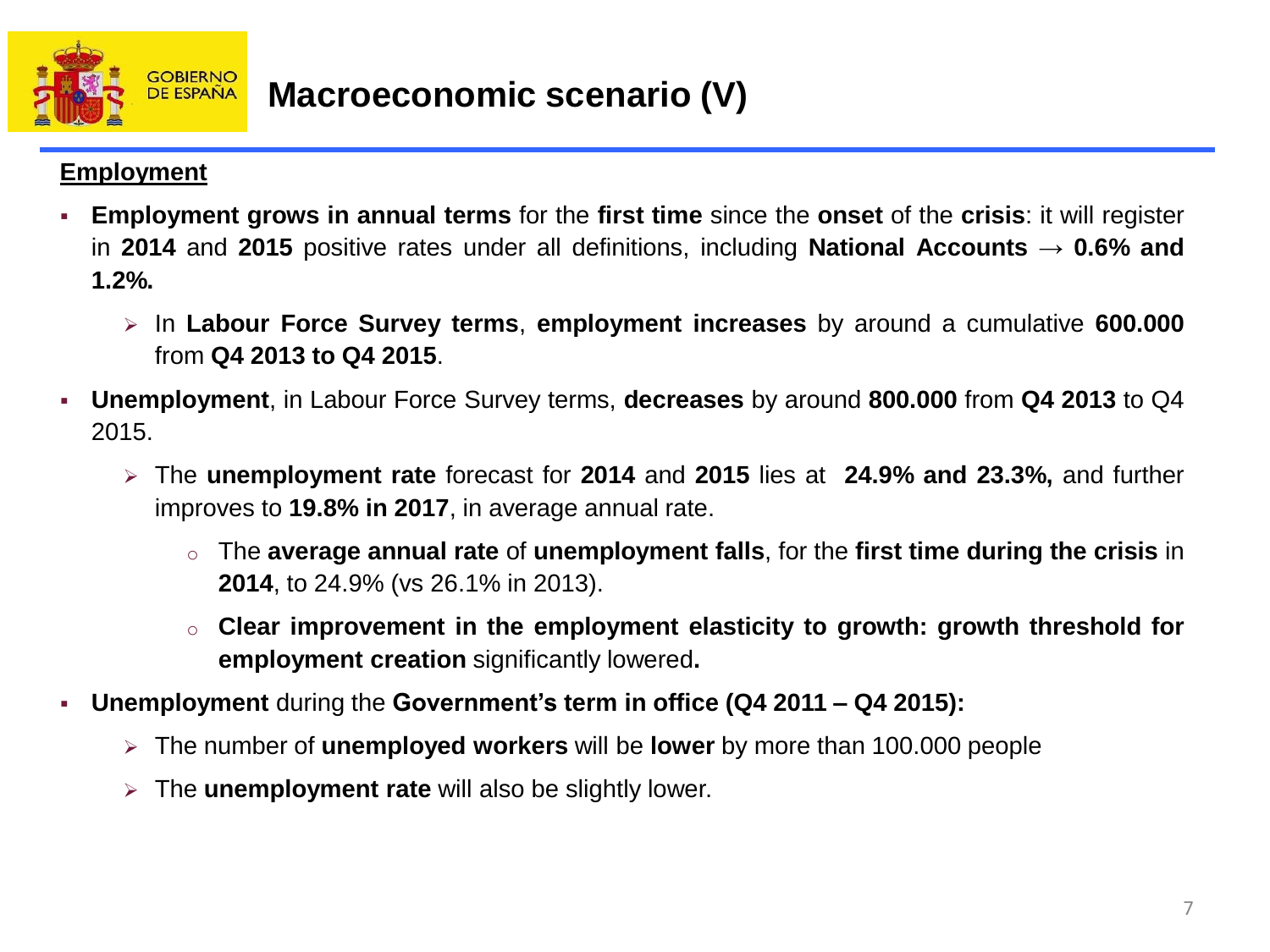

#### **The Treasury's Funding:**

- **Total net issuance** will be **decreased** to **€ 59 bn in 2014** (from the originally estimated € 65 bn).
- A clear **decreasing trend in net issuance** levels:
	- **€ 97 bn in 2012** (including ESM loan).
	- **€ 72 bn in 2013** (including ESM loan).
- **Decreasing trend in the average cost of debt:**
	- **Average cost of outstanding debt** at around **3.7%** (march 2014) → 3.9% average for 2012.
	- **Average cost at issuance** at **all-time lows** at around **2%** (march 2014) → around 3% in 2012.
- **Average life of debt portfolio** at around **6.3 years**.
	- As a signal of the **increased market perception and confidence** on the **Spanish economy**, the **average life of long term debt** issued is consistently **increasing**:
		- o From **5.1 years** in **2012** to **7.6** years in **2013**.
		- o Close to **8 years** so far in **2014**.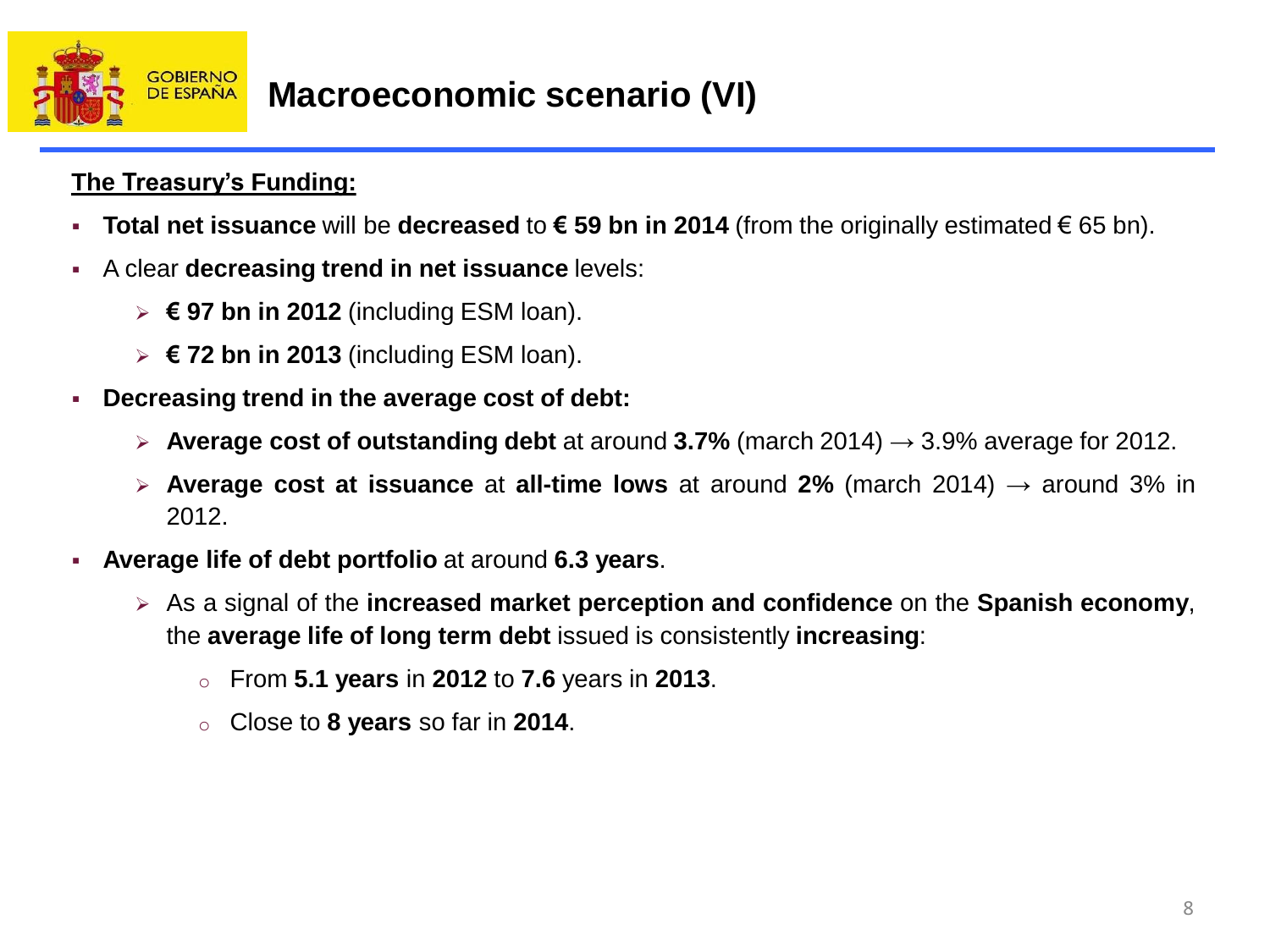

- The **conservative nature** of the growth forecasts increases the credibility of the budgetary policy.
	- It is the **third upward revision** of the **forecasts** for **2014** and **2015**, in line with **market consensus.**
- Growth stems from a simultaneous and **positive contribution of both internal and external demand.**
	- **Internal demand**  $\rightarrow$  recovery of:
		- **Private consumption**, due to the improvement of employment and consumer confidence.
		- o **Gross Fixed Capital Formation**, with a strong increase in investment in capital goods and with a recovery in construction investment in 2015.
	- **External demand** → positive contribution based on **lasting competitiveness gains** due to improved **productivity**, **efficiency** and the **moderation** of **prices** and **costs**.
		- o Results in a **growing position** of Spain's economy as a **net lender** to the rest of the world.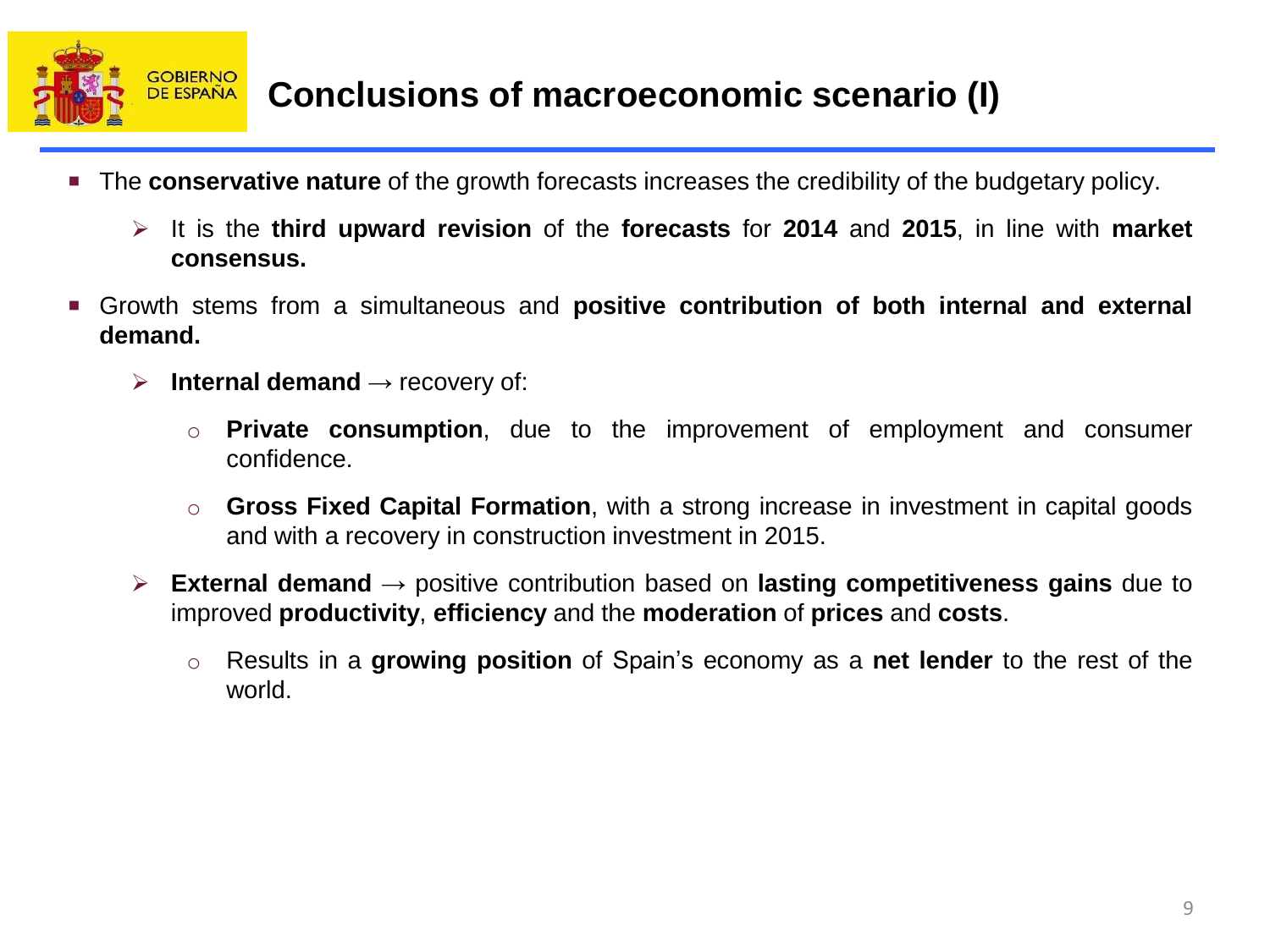

- The **Spanish economy** has considerably **cleared** its **accumulated imbalances** and is currently **less vulnerable**, with a **more sustainable growth pattern** and with an **improved potential** to generate **employment**.
- **2014** → **turnaround** in the recovery path
	- It is the **first year** with **output and employment growth**.
		- o **Job creation** takes place **with a lower growth threshold**, unlike past years.
	- The **growth and job creation path** will **gain traction** and become sustainable over time **from 2015 onwards**.
- **By year-end 2015**, the **number** of **unemployed workers** will be **lower** than year-end **2011** by 100,000 people. The **unemployment rate will also be slightly lower**.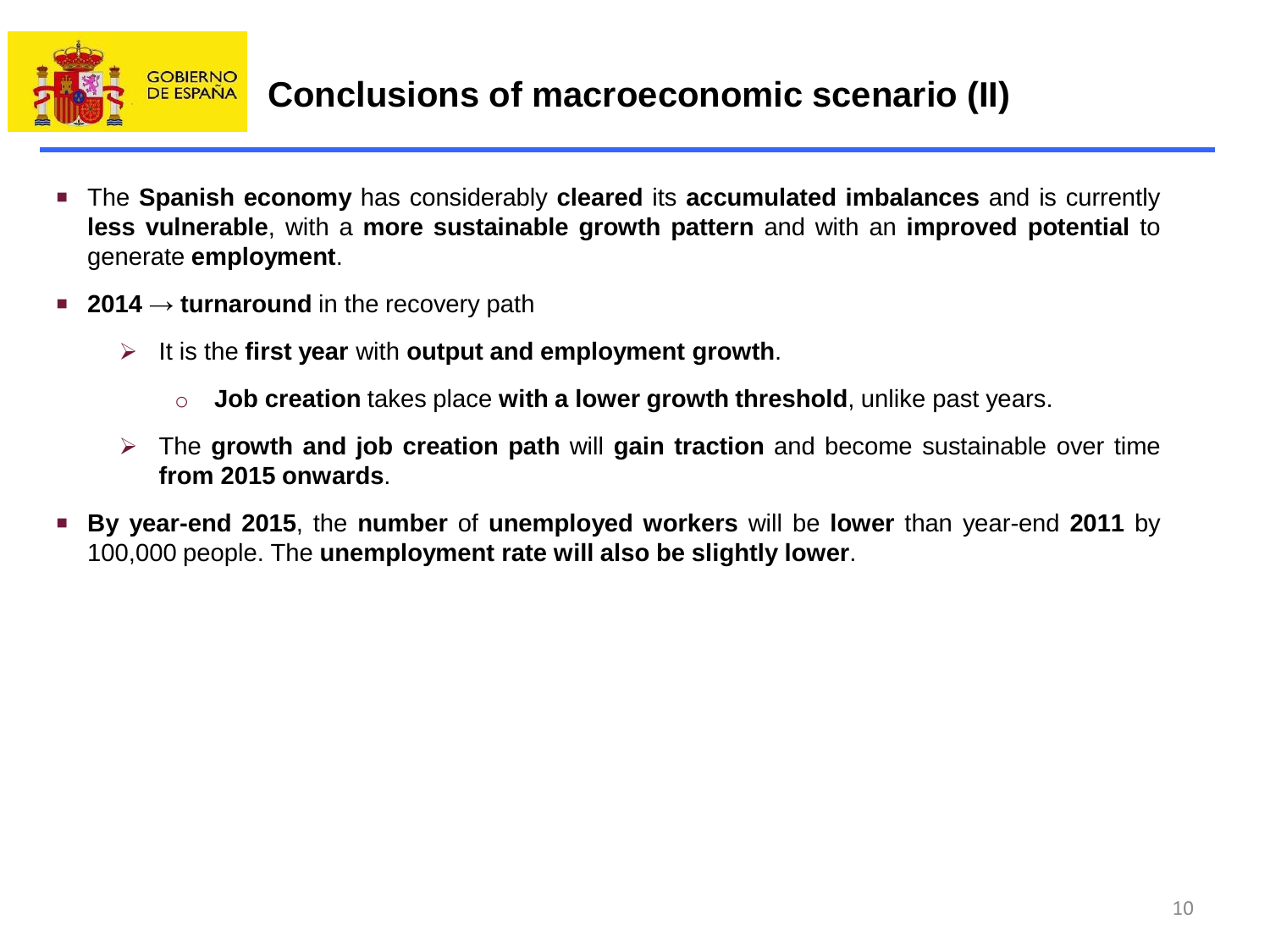

## **Budgetary stability targets 2014-2017**

| $(% \mathcal{L}_{0})$ (% GDP) | $2013*$ | 2014   | 2015   | 2016   | 2017   |
|-------------------------------|---------|--------|--------|--------|--------|
| <b>Central Government</b>     | $-4.3$  | $-3.5$ | $-2.9$ | $-2.2$ | $-1.1$ |
| <b>Social Security</b>        | $-1.2$  | $-1.0$ | $-0.6$ | $-0.3$ | 0.0    |
| <b>Regional Governments</b>   | $-1.5$  | $-1.0$ | $-0.7$ | $-0.3$ | 0.0    |
| <b>Local Entities</b>         | $+0.4$  | 0.0    | 0.0    | 0.0    | 0.0    |
| <b>General Government</b>     | $-6.6$  | $-5.5$ | $-4.2$ | $-2.8$ | $-1.1$ |
| ( % GDP)                      | 2013    | 2014   | 2015   | 2016   | 2017   |
| <b>Gen. Gov. expenditure</b>  | 44.4    | 44.0   | 43.0   | 41.7   | 40.1   |
| Gen. Gov. revenue             | 37.8    | 38.5   | 38.8   | 38.9   | 39.0   |

\* Net of one-offs to the financial sector. One-offs: 0.47pp in 2013, General gov. deficit at -7.09% and Central Government deficit at -4.8%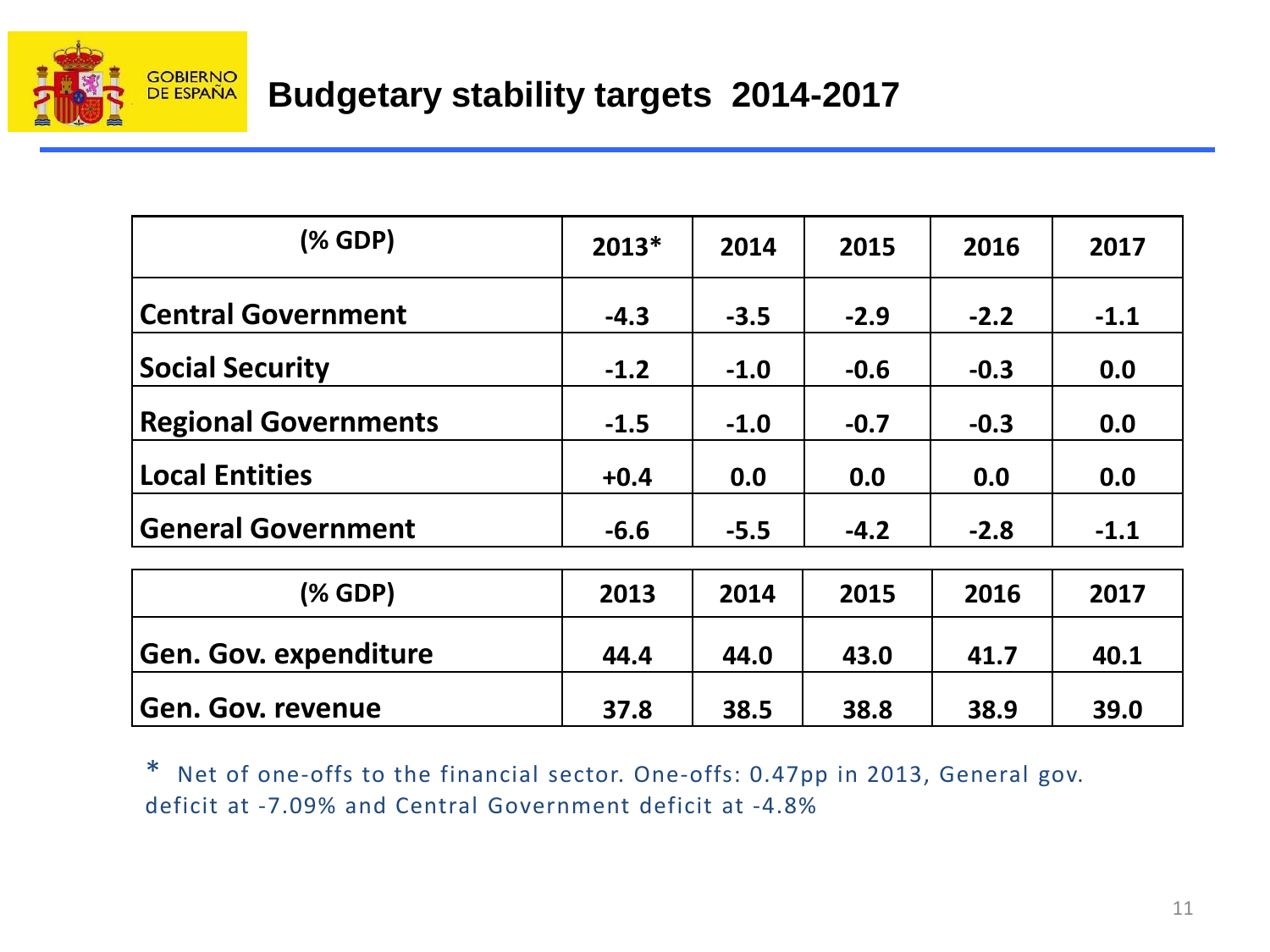

| (% GDP)            | 2013 | 2014 | 2015  | 2016  | 2017 |
|--------------------|------|------|-------|-------|------|
| General Government | 93.9 | 99.5 | 101.7 | 101.5 | 98.5 |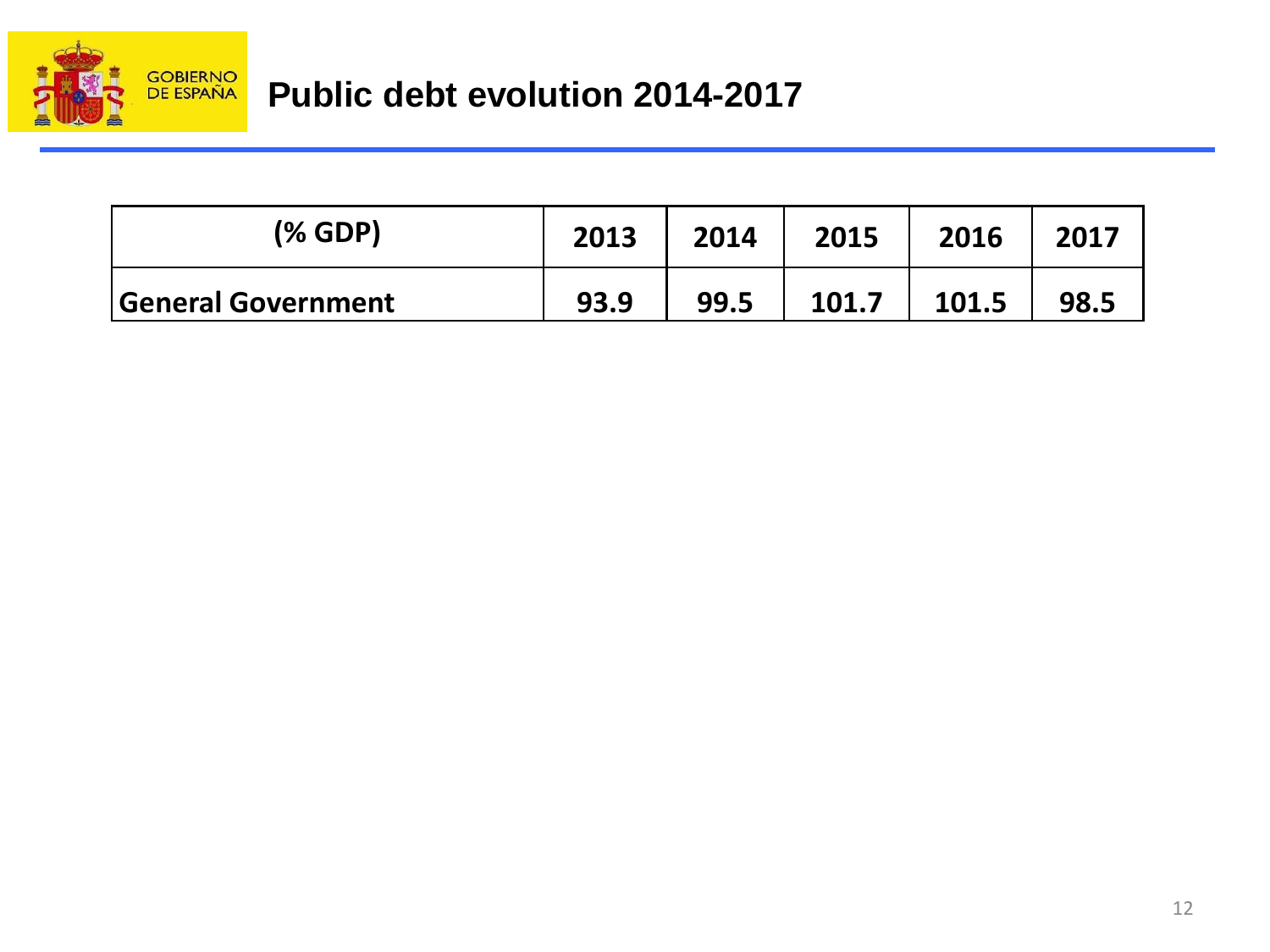

## **Net lending (+) /net borrowing (-) by institutional sector (% GDP)**



#### \*2010. 2011, 2012 y 2013 Net of financial assistance "one-off".

Source: INE; Ministerio de Hacienda y AAPP

| Quarterly data (% Q GDP)      |         |                    |  |        |        |     |  |                                    |  |     |
|-------------------------------|---------|--------------------|--|--------|--------|-----|--|------------------------------------|--|-----|
|                               | 2012    | 2013               |  |        |        |     |  |                                    |  |     |
|                               | average | average     1Q2012 |  | 2Q2012 | 3Q2012 |     |  | 4Q2012 1Q2013 2Q2013 3Q2013 4Q2013 |  |     |
| $Net$ lending $(+)$ vis-á-vis |         |                    |  |        |        |     |  |                                    |  |     |
| RoW                           | -0.6    |                    |  | $-1.0$ |        | 2.5 |  |                                    |  | 3.0 |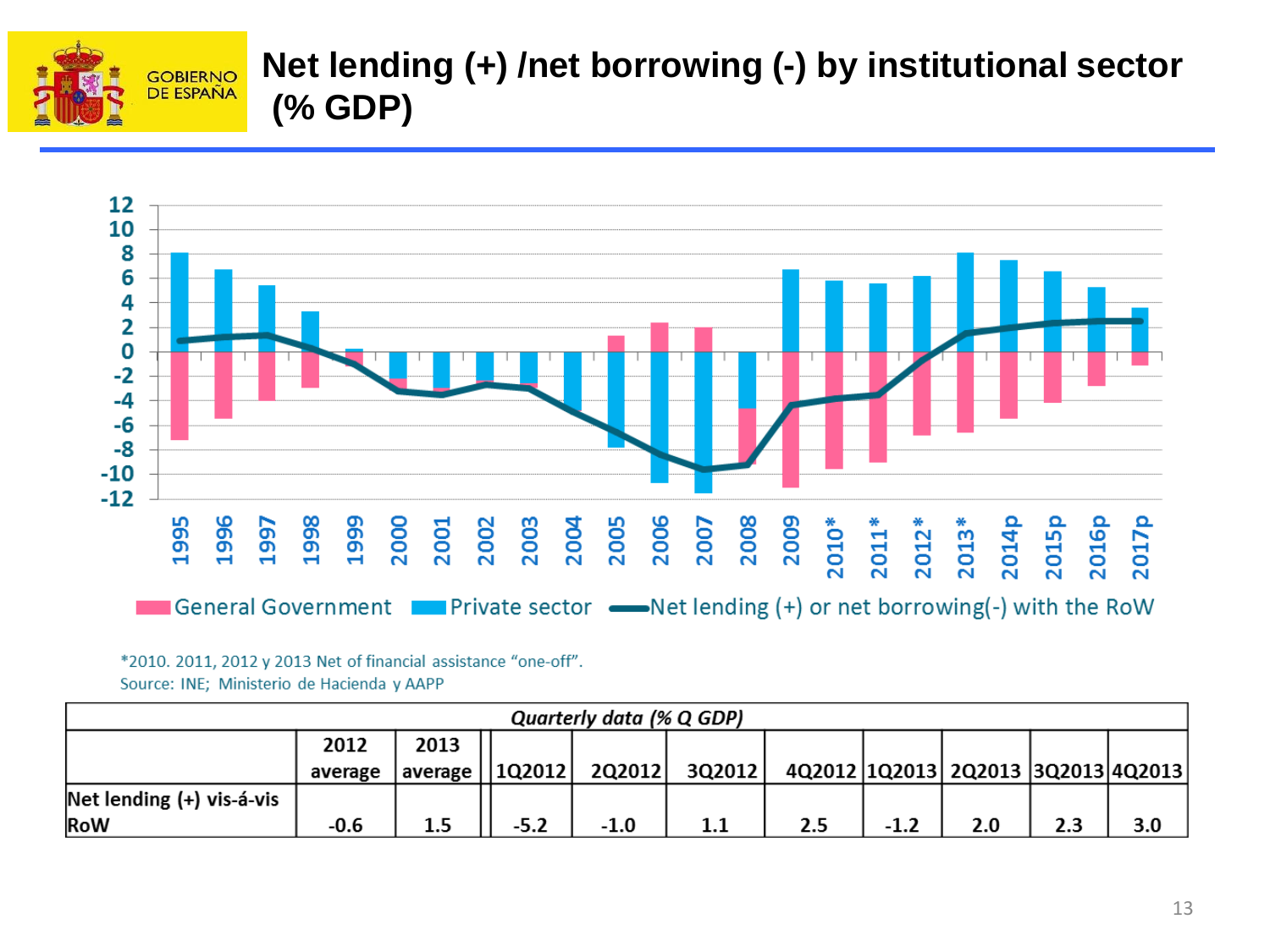

## **Positive effects of fiscal consolidation**



#### Primary deficit \* (%GDP), risk premium and GDP

. Net of financial assistance one-off

Source: IGAE.

|                                                                           |  |                      |                                        |             | 2009   2010   2011   2012   2013   2014   2015   2016   2017 |  |
|---------------------------------------------------------------------------|--|----------------------|----------------------------------------|-------------|--------------------------------------------------------------|--|
| Structural primary balance $\vert$ -6.6 $\vert$ -4.9 $\vert$ -3.4 $\vert$ |  | $\cdot$ -0.6 $\cdot$ | $\begin{array}{ccc} & 1.4 \end{array}$ | $\vert$ 2.2 |                                                              |  |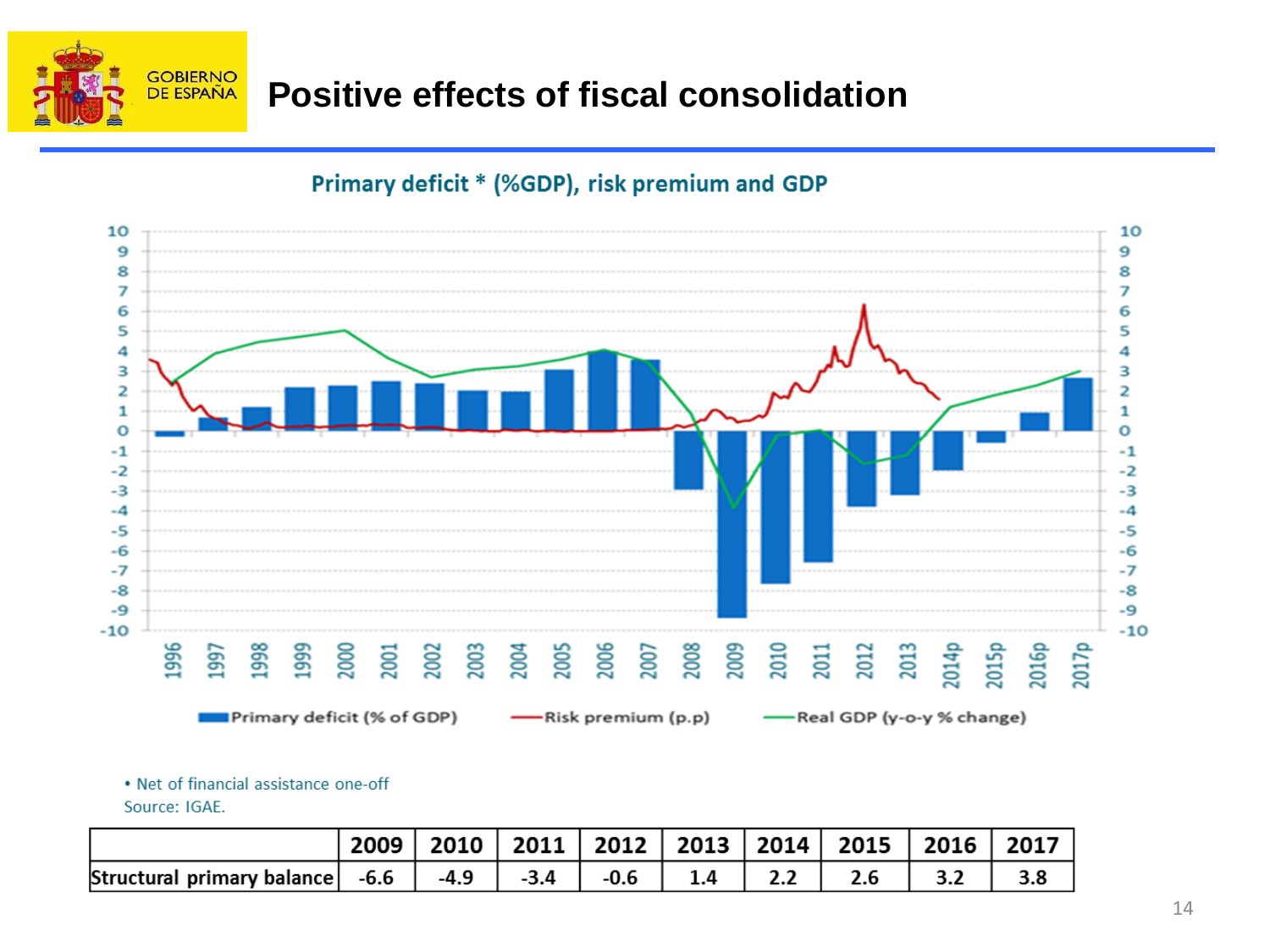

### **Fiscal consolidation: revenue and expenditure**



Source: IGAE, Ministerio de Hacienda y AAPP.

-Revenue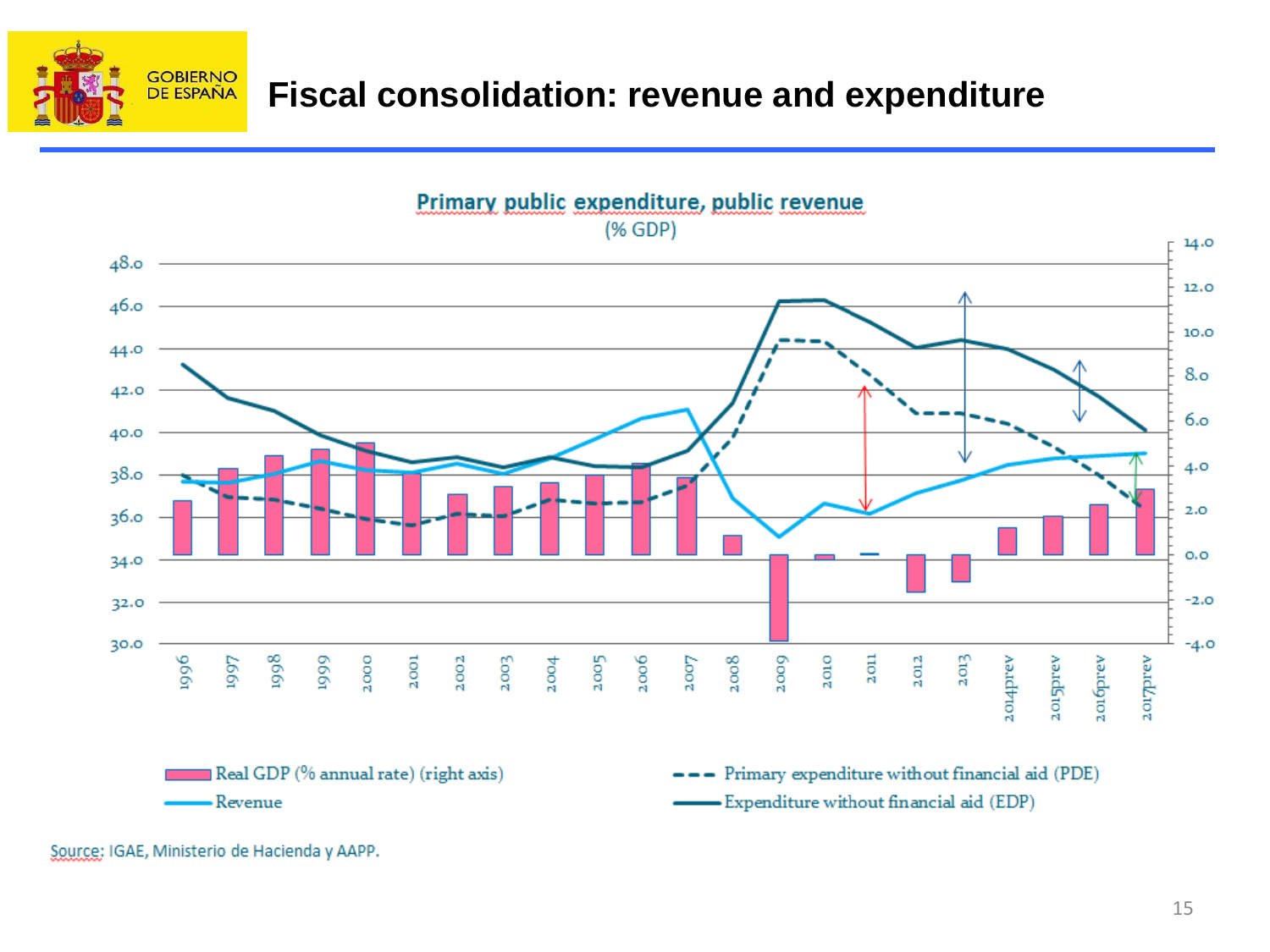

#### **Total tax revenues in homogeneous terms**

**(Million € and year- on -year % change)**

|                                                  | January - March |        |          |       |  |  |  |
|--------------------------------------------------|-----------------|--------|----------|-------|--|--|--|
|                                                  | 2013            | 2014   | % change | %     |  |  |  |
|                                                  |                 |        | 14-13    | 14/13 |  |  |  |
| PERSONAL INCOME TAX                              | 19,182          | 20,216 | 1,034    | 5.4%  |  |  |  |
| <b>VAT</b>                                       | 16,122          | 16,754 | 632      | 3.9%  |  |  |  |
| <b>EXCISE DUTIES</b>                             | 4,421           | 4,914  | 493      | 11.1% |  |  |  |
|                                                  |                 |        |          |       |  |  |  |
| <b>TOTAL TAX REVENUES (IN HOMOGENEOUS TERMS)</b> | 42,037          | 44,017 | 1,980    | 4.7%  |  |  |  |

#### **Tax revenues SMEs and self - employed**

**(Year on year % change)**

| Quarterly                   | 13.1    | 13.11   | <b>13.III</b> | <b>13.IV</b> | 14.1                  |
|-----------------------------|---------|---------|---------------|--------------|-----------------------|
| <b>Withholding Tax</b>      | $-3.9$  | $-2.1$  | $-1.7$        | $-1.5$       | 4.6                   |
| <b>Gross VAT</b>            | $-4.6$  | $-0.2$  | 4.4           | 0.1          | 6.1                   |
| <b>Installment payments</b> |         |         |               |              |                       |
| <b>Personal income tax</b>  | $-11.8$ | $-10.9$ | $-7.7$        | $-3.6$       | 6.3                   |
| Corporate income tax        |         | $-11.0$ |               | $-17.5$      |                       |
| <b>Total</b>                | $-11.8$ | $-11.0$ | $-7.7$        | $-13.5$      | 6.3<br>$\overline{A}$ |